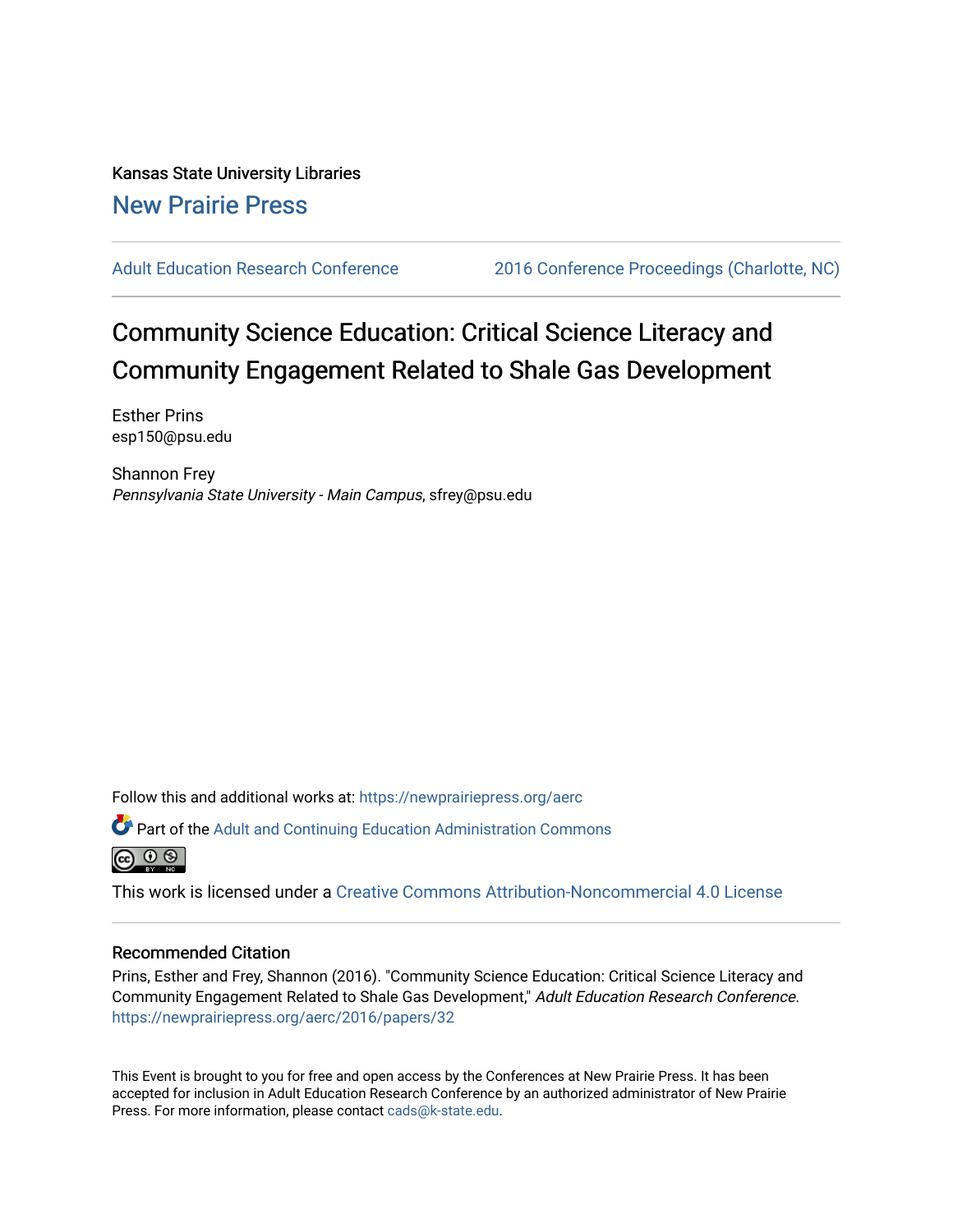# **Community Science Education: Critical Science Literacy and Community Engagement Related to Shale Gas Development**

Esther Prins and Shannon Frey The Pennsylvania State University

**Abstract**: This paper examines how adults in a non-formal education class on shale gas development in two rural counties expanded their scientific knowledge, developed critical science literacy, and applied what they learned in the course.

**Keywords**: adult education, informal science learning, critical science literacy, environmental science education, natural gas development

### **Introduction**

Shale gas development has proliferated in the USA, raising concerns about its risks and benefits (Alter et al., 2010; Schafft, Borlu, & Glenna, 2013). This paper presents findings from a research project with community members in two rural Pennsylvania counties affected by gas drilling or pipelines; they attended a non-formal education course on the physical and social science of shale gas development (SGD). This paper examines how participants understand science, develop and apply critical science literacy, and engage in their communities with increased scientific understanding. We argue that the opportunity to expand scientific knowledge shifted how adults learned about and shared information, their relationship with science, and their perceptions of themselves as scientifically knowledgeable citizens.

#### **Theoretical Framework**

The course objectives and study findings are situated in literature on informal science education (Borun et al., 1996; Dierking et al., 2003), environmental adult education (Haugen, 2009; Jansen, 1995; Roy, 2000), and critical science literacy (Barton & Tan, 2010; Priest, 2013). Informal science education emphasizes the value of science learning within and beyond the classroom, and considers scientific knowledge to be constructed through personal experience and meaning making (Dierking et al., 2003). One field that has applied tenets of informal learning is environmental adult education. Following this literature, we view learners as active participants and emphasize the dissemination of information across diverse groups and throughout communities, and the importance of participants' knowledge building (Haugen, 2010; Jansen, 1995; Roy, 2000). Furthermore, environmental adult education emphasizes the relationship between socio-political matters, science, and the environment demonstrated in this study.

Critical science literacy informed the design of the course and our research questions. Critical science literacy views science as a social practice (Priest, 2013); as such, it integrates functional and technical-scientific literacy with "critical engagement with text, ideas, and ways of knowing and being that frame the discourse and practice of science" (Barton & Tan, 2010, p. 4). In examining how scientific information is applied and used to effect change, critical science literacy scholarship acknowledges scientific knowledge as situated in specific socio-historical contexts (Weinstein, 2008). Given the controversial, expedited nature of SGD and Pennsylvania's history of economic growth based on resource extraction (e.g., timber, oil, coal), we must understand the historic, cultural, and social contexts within which participants received and interpreted scientific information through the class, the media, and other sources.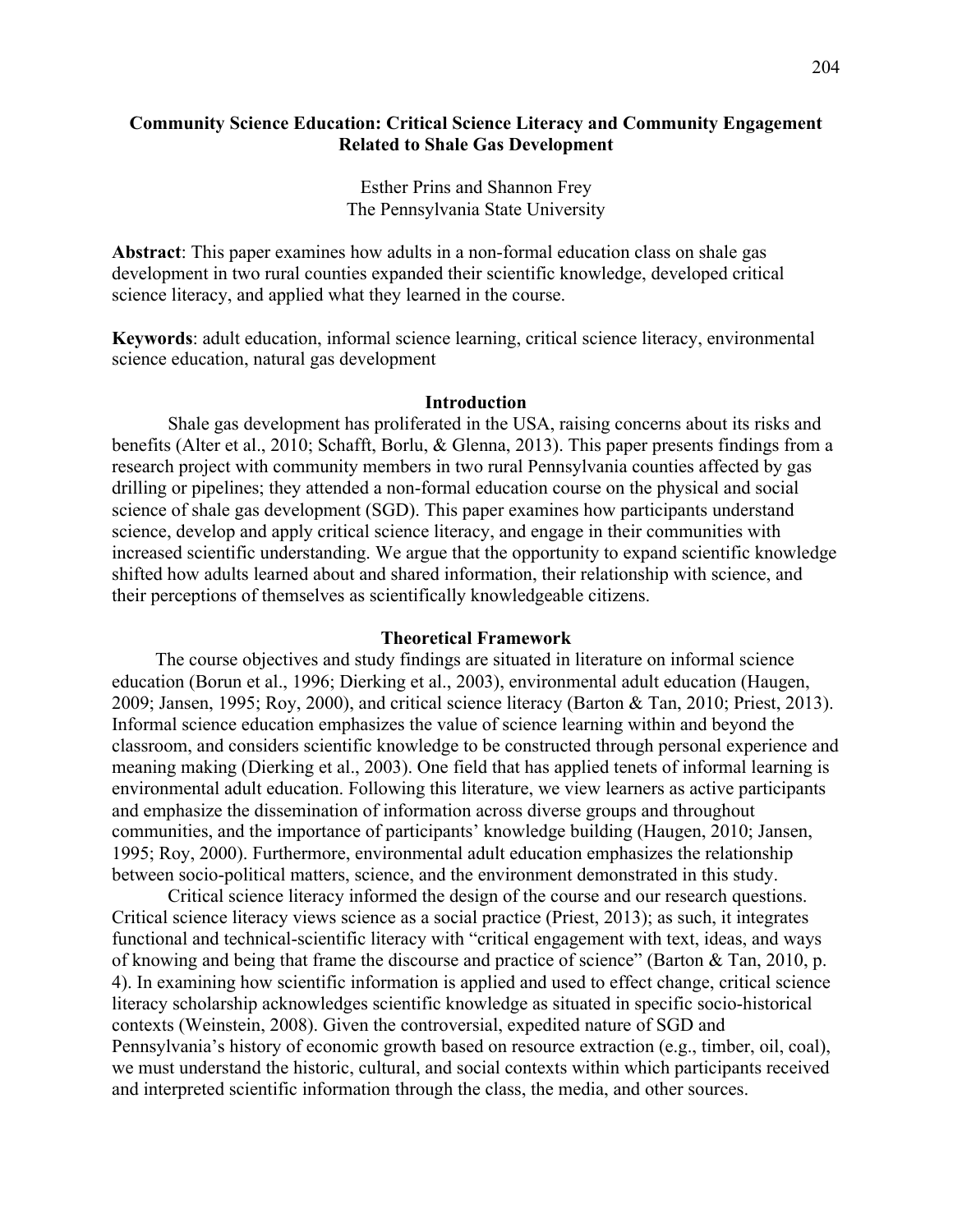## **Context and Research Methods**

In response to Pennsylvanians' limited knowledge of drilling procedures, water, and other SGD topics (Alter et al., 2010), this National Science Foundation project (Marcellus Matters: Engaging Adults in Science and Energy) included four components: the Marcellus Community Science Volunteer Program (MCSVP, the focus of this paper), an online network for participants, community-based theater, and environmental planning workshops. The project focused on rural counties with SGD activity and aimed to increase adults' ability to evaluate claims about shale exploration and to develop an educational model that can others can adapt.

The MCSVP course sought to enhance rural adults' knowledge of engineering and science regarding energy consumption, production, and policy, thus enabling them to share their knowledge and foster deliberation in their community about this complex, divisive issue. Along with Penn State colleagues, we were involved in designing the 8-week course (later lengthened to 10 weeks). The 2.5 hour sessions (taught by PSU faculty or Extension staff) covered energy choices, the scientific inquiry process, geology and seismic testing, engineering, water, land-use planning, socio-economic impacts, gas pipeline regulations, and strategies for fostering dialogue about contentious topics. Two themes cut across the classes: understanding how science is done and critical science literacy (evaluating the accuracy and trustworthiness of SGD information). The course included presentation, discussion, interactive activities, and field trips.

This paper addresses two questions: (1) How do participants apply what they learned in the program? (2) How do participants understand science, and themselves as scientifically knowledgeable individuals? We collected data from two of the seven MCSVP courses: a fall 2012 course in Clearfield County and a spring 2015 course in Lancaster County. The latter had no SGD activity, but a controversial gas pipeline was being planned. Of the 22 Clearfield students, 13 (5 women, 8 men) agreed to participate in the study. Of these, 9 wanted to be interviewed *and* complete activity logs (see below); the other 4 only completed the logs. Out of 42 Lancaster learners, 36 agreed to participate in the study. Due to time constraints we interviewed 20 people selected to achieve equal gender representation (10 men, 10 women) and maximum variation by education, profession, county, and employment. Another 15 people did only activity logs. Learners had varied current and past professions (e.g., education, business, engineering, science, factory work, farming, college students, retirees) and were in their 20s to 70s. Most were over 50. They had differing views on SGD (many felt conflicted) and took the course to gain knowledge and/or to form an opinion based on scientific facts, not "emotion."

Triangulating data sources enhanced data quality (Mathison, 1988). We *observed* 6 out of 8 Clearfield classes and all 10 Lancaster classes. *Telephone interviews* (n=64) were conducted at the beginning and end of the class and 6 months later. These focused on learners' views on SGD, ways of gathering and assessing SGD information, application of information learned, and selfperception as knowledgeable about science and SGD, among other topics. Participants used researcher-created *activity logs* (bi-weekly during the class and monthly for the 6 months afterwards; n=289) to indicate (1) how they applied what they learned (open-ended responses for 3 categories: personal, interpersonal, community/public) and (2) how often they did so (3-point Likert scale). Participants received gift cards for their involvement in the study.

Guided by the research questions and content analysis (Braun & Clarke, 2006; Patton, 1990), we identified a coding scheme, themes, and subthemes, and then compared our analysis for analytical triangulation. The quantitative activity log data were analyzed to determine the average frequency of applying knowledge in personal, interpersonal, and public domains, and open-ended responses were analyzed to ascertain the most common types of activities.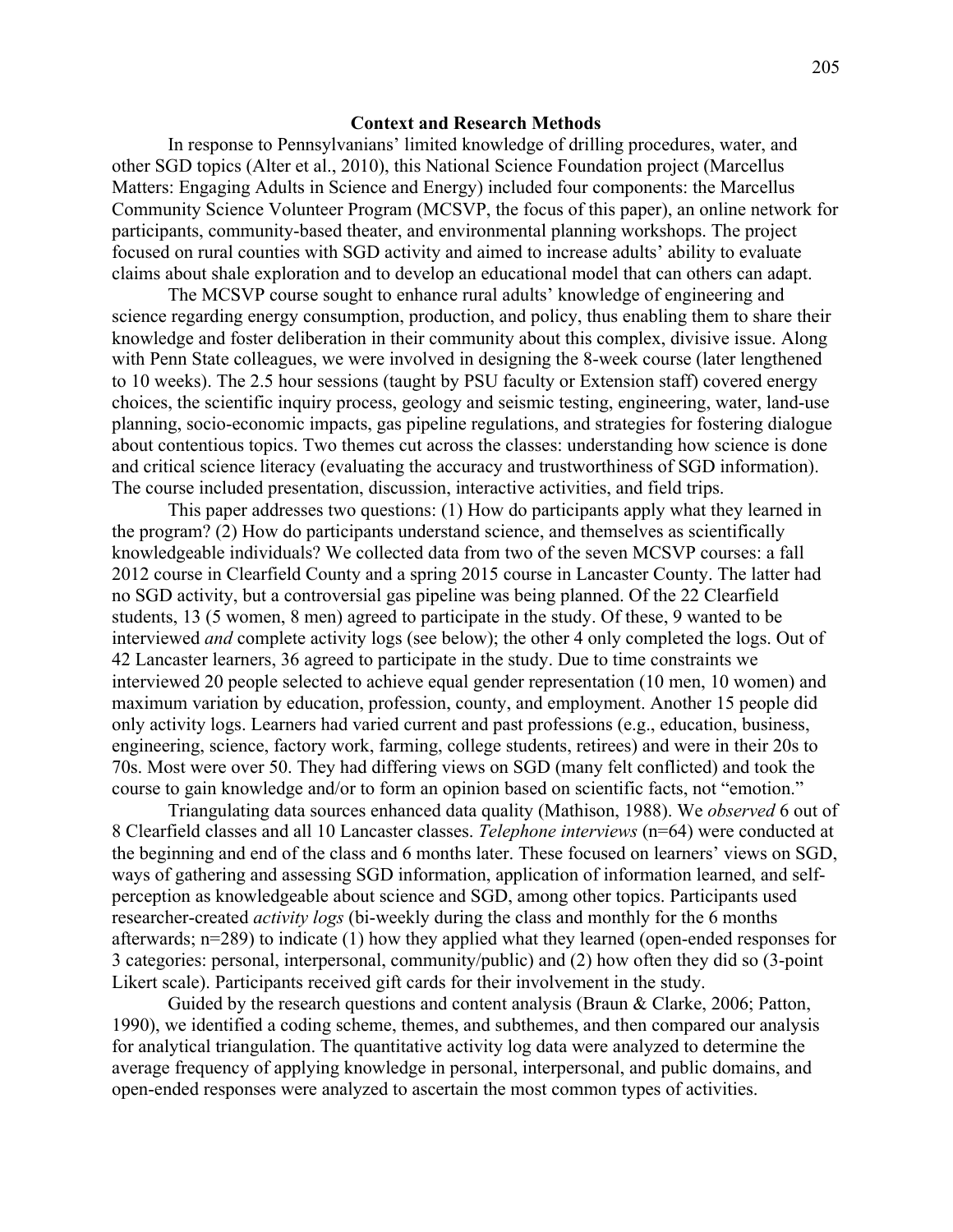#### **Findings**

As participants gained information during and after the class, most felt more confident sharing their knowledge, believed that others perceived them as more knowledgeable, became more critical consumers of SGD information, and (to varying degrees) became more involved with community events. Since the media are citizens' main information source on SGD (Alter et. al., 2010) and journalists' presentation of scientific information shapes public perception (Kohl et al., 2015), a key objective of the class was to provide strategies for understanding, questioning, and assessing science information sources (e.g., newspaper articles, websites). Participants overwhelmingly applied these strategies to SGD information they encountered, as shown by the following comments: "I read it [media sources] with more of the mind;" "I've used it to do some more critical reading of the media articles that are coming out;" and "I don't just take one source. You have to take a number of different sources." Participants also applied these critical analytical skills to topics other than SGD. A participant wrote in the activity log, "My newspaper reading has been more critical on any topic." Likewise, Phil commented on his newfound "ability to examine information and…make judgments as to accuracy...how much faith you can put in it. I mean...that's something I can apply to things outside of [shale gas] information. I can look at any contentious issue...but now...it's something I think about a little more."

Participants developed a more skeptical attitude not only toward SGD information in the media, but also toward scientific inquiry and scientists. With some exceptions, participants shifted from an unquestioning view of science as "cold, hard facts" to a more nuanced understanding of science as constructed. This shift echoes the course's emphasis on learning how science is done. This pattern was less noticeable in Lancaster, where many participants had educational or professional backgrounds in science and thus had some analytical tools to distinguish more versus less credible scientific studies (e.g., peer review, sample size, replicability). However, even some of these participants saw science in a new light. For instance, a senior chemistry major remarked, "Before the class I thought it [university research] was more straightforward. Then when they [presenters] went over it, I saw kind of how much more complicated it is and how much your findings can vary." She linked this insight to a presenter who showed how three studies on the same topic each used different models and drew distinct conclusions. Not all participants developed a more complex view of science. For instance, in all three interviews a high school-educated woman viewed science as consisting of cut and dried facts. This view contrasts with another participant who argued that what we currently consider to be fact changes as new scientific knowledge emerges.

In a few cases demystifying scientific inquiry had an unintended effect: abandoning trust in science as a source of information and turning toward individual, personal experience as more credible. Several participants applied the information from the class sessions to question material presented, expressing that some of "the information in the class was somewhat more prodevelopment than some of the information that I'm seeing in the periodicals." Other participants expressed some disappointment upon learning that science does not always provide definitive answers or that scientists begin with assumptions—or what one participant called "pulling numbers out of your doofy." Overall, though, participants concluded it was still worth trusting and investing in scientific inquiry and knowledge—especially compared to other sources.

Participants also communicated that although they wanted to base their opinions on facts rather than emotions, the actions of SGD companies could change their views. Even if a process was scientifically sound, a company's negative actions could affect the community and influence views as much as applying scientific information. As Lillian acknowledged, for people to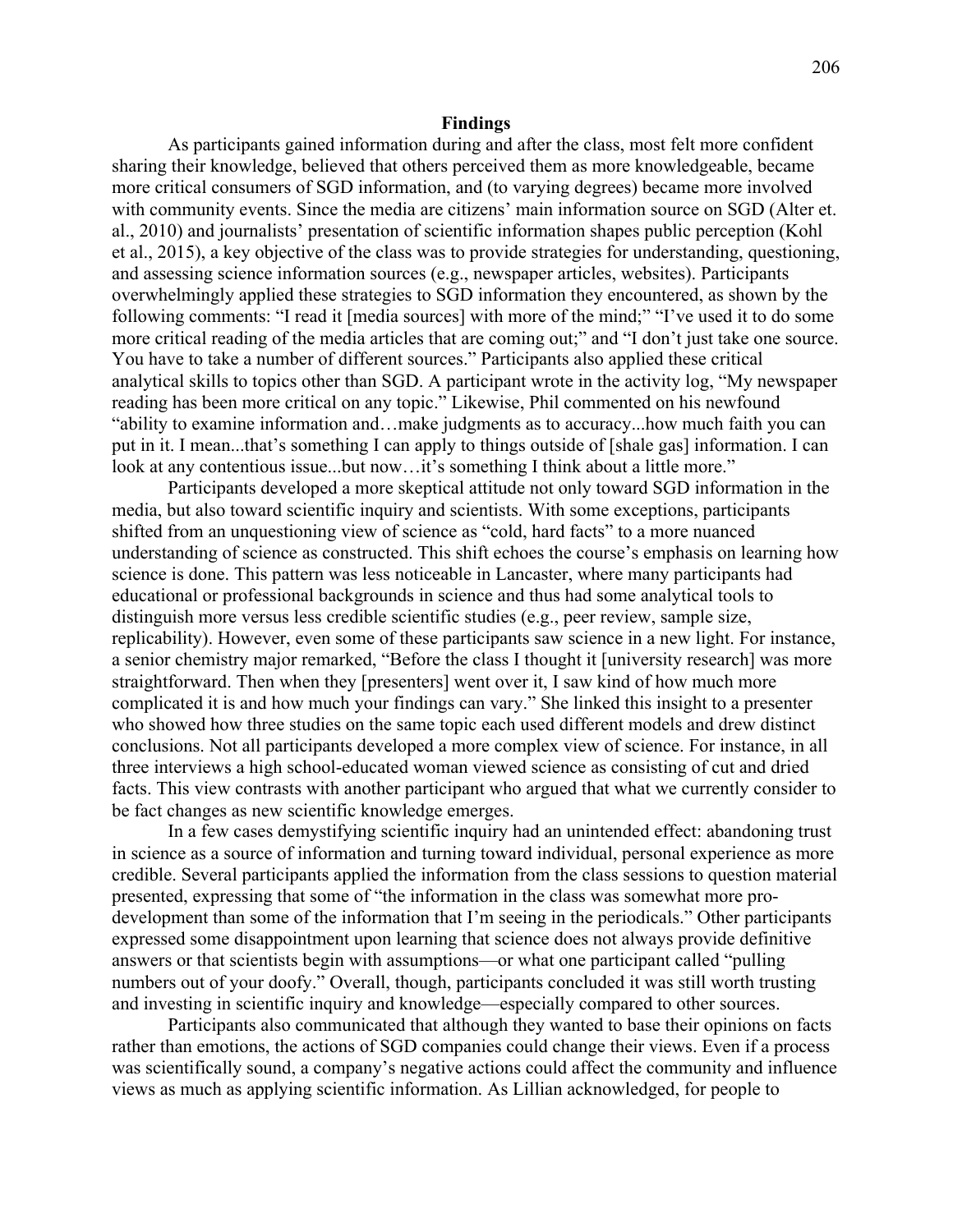support SGD, "the science needs to be tempered with humanity." This view was more prevalent in the county where more participants had encountered SGD company representatives.

A commonly expressed view was that more scientific information about SGD can help communities make better-informed decisions. For instance, Jerry stated, "But the more we know about it—when I say we, I mean the citizens of Pennsylvania or the US of A, or citizens of the earth—how to like the more knowledge you acquire, the better we will all be, unless some nefarious Doctor No type uses it to enslave the masses, or whatever it is they do." However, participants emphasized that scientists need to make research available and communicate more clearly with the public, and some expressed doubt that scientific data would sway people who had made up their minds.

The activity logs and interviews show the myriad ways that participants applied what they learned to their lives outside of class, both during the course and for the next 6 months. Not surprisingly, the average number and frequency of activities decreased after the course ended. Lancaster participants reported fewer activities and lower frequency during and after the class, perhaps because there was no drilling in the county and discussion about the pipeline had waned.

|            | Instances of applying learning<br>(average # per activity log) |              | % of all reported activities that occurred |        |           |        |                 |        |
|------------|----------------------------------------------------------------|--------------|--------------------------------------------|--------|-----------|--------|-----------------|--------|
|            |                                                                |              | 1-2 times                                  |        | 3-4 times |        | 5 or more times |        |
|            | During course                                                  | After course | During                                     | After  | During    | After  | During          | After  |
|            | (bi-weekly)                                                    | (monthly)    | course                                     | course | course    | course | course          | course |
| Clearfield | 5.3                                                            | 4.4          | 52%                                        | 45%    | 33%       | 27%    | 15%             | 29%    |
| Lancaster  | 3.8                                                            | 2.3          | 60%                                        | 53%    | 25%       | 28%    | 14%             | 19%    |

Participants applied learning from the class in their *personal* life by reading, researching, and assessing SGD information in newspapers, Internet, movies and videos, Facebook, and other sources. In Clearfield this category accounted for 36% of all activities during the course and 34% afterwards, compared to 38% during and 45% afterwards in Lancaster. Learners sought information on topics such as SGD permitting and violations, gas pipeline safety and regulation, inspection reports, and many others. They also practiced critical science and media literacy: "I was able to identify falsehood and bias in 'letters to the editor' in the Lancaster paper."

Examples of *interpersonal* activities included communicating with family, friends, neighbors, and work colleagues about SGD-related topics such as abandoned wells, water contamination, or energy costs. Illustrative activities included talking "to friends with different views on water contamination," "with my wife about permitting," with "family about leasing" or "economic impacts [of SGD] on our community;" having "many conversations regarding PA budget and the severance tax proposal;" and writing and responding to Facebook posts. One person posted on Facebook a class chart on US energy sources and uses "to see how many responses it would generate." Beth emailed a summary of what she learned from class to neighbors in another county where she and her husband own property (leasing is a contentious issue in the association). In Clearfield, interpersonal activities comprised 44% of all reported activities during the course and 26%, compared to 44% and 48%, respectively, in Lancaster.

Examples of *community/public* activities included attending community meetings on SGD, volunteering to test water, attending SGD-related rallies, communicating with state legislators, and writing letters to the editor, among others. For instance, a teacher said, "I've talked about it in my classroom. And basically use it in examples of things that are going on now and things that are going on around us. My kids in my environmental science class do [a regular assignment on] current events." Another participant wrote monthly letters to his state senator and representative to express his views on SGD and share information he had learned with them.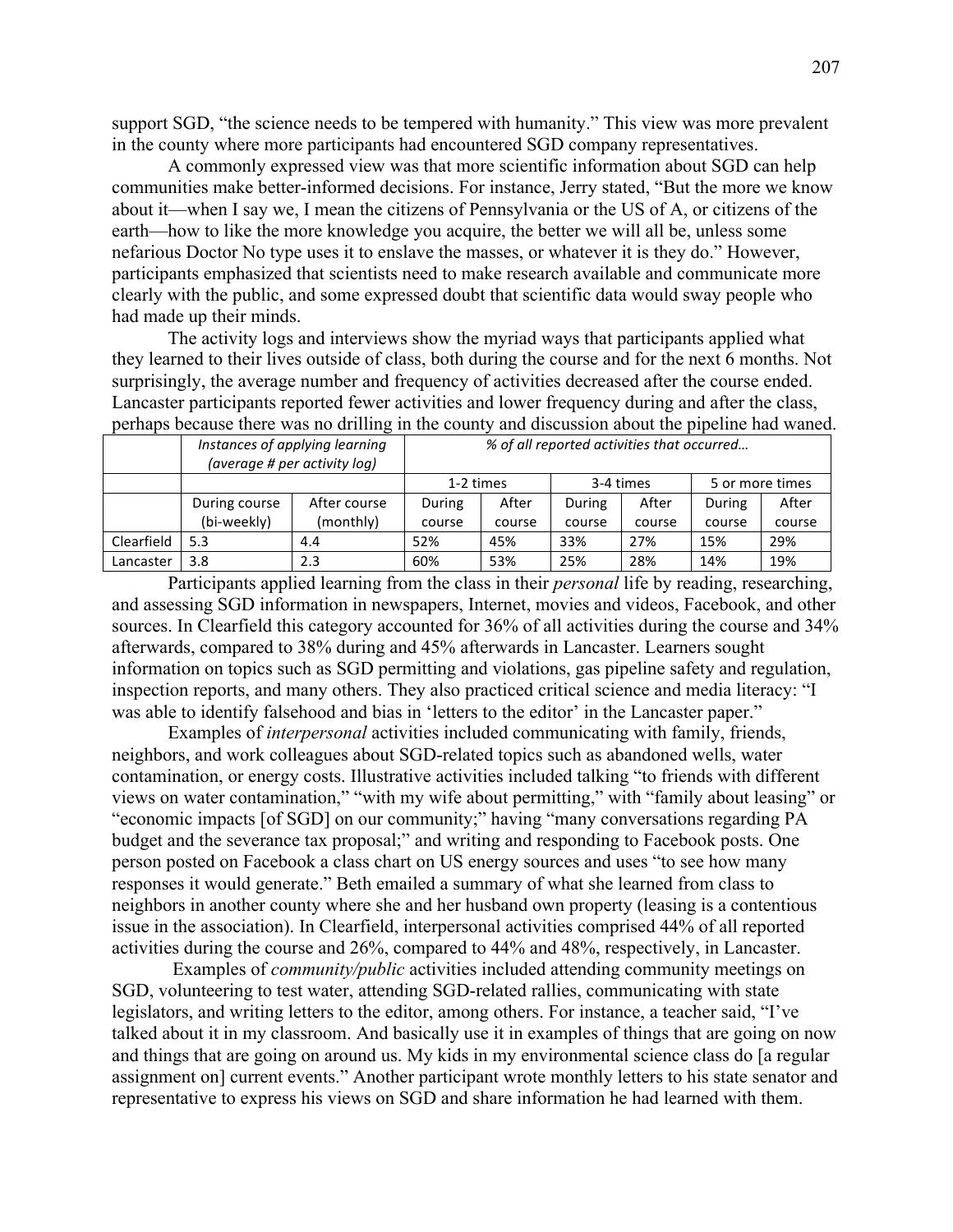After the course, Don started a monthly SGD discussion group with class members and a few other Lancaster residents at a local bar; they were still meeting 6 months after the class ended.

In Clearfield, public activities comprised 18% of all reported activities during the course and 39% afterwards, compared to 12% and 10%, respectively, in Lancaster. We attribute this to the lack of drilling and declining public discussion about the Lancaster pipeline. After the course, Clearfield participants increasingly applied their knowledge in more public ways, which may stem from their increased confidence, passion, or involvement with SGD issues. For example, Abby was previously concerned about the environment, but the class "started the whole ball rolling," compelling her to become more involved and to follow SGD issues "for the rest of [her] life." Similarly, reflecting on her deep concerns about climate change, Anita remarked, "Sometimes it's just too much to bear." These comments highlight the emotional dimensions of learning about and becoming more publicly involved in environmental and energy issues—a hidden aspect of developing critical science literacy.

With some exceptions, participants reported increased confidence and concern, passion, or involvement with SGD issues, regardless of their stance on the topic. When asked if she felt more confident sharing her SGD knowledge six months after the course, Abby replied, "Oh, my gosh, yes!" and added, "You know, I'm certainly not an expert by any means, but I know that just among family and friends, and in the community *now*, I suppose they would perceive [me as knowledgeable]." Earl linked his confidence with his refined position on SGD: "I become more confident or…you know, in my knowledge of it, so I could actually move my opinion of it." Although Don had a science background, he felt more confident in having reliable sources because "in knowing [good sources] and using the proper information, yeah, you feel more confident." Similarly, Beth described increased confidence in having reliable information from class to share with others. The class binder containing handouts, PowerPoint slides, and supplementary materials—or what Beth called a "whole big binder of facts"—was often cited as a confidence booster because participants could review information and share it with others.

#### **Conclusion**

The study helps elucidate science learning among adults in the nation's first non-formal, university-sponsored course on shale gas development. The course enhanced participants' scientific confidence, involvement in accessing information about SGD and gas pipelines and speaking with others about these topics, and for some, their involvement in SGD-related public activities. Since participants had varying views on SGD, their involvement also took different forms. The course's emphasis on critical science literacy and understanding scientific inquiry encouraged skepticism toward scientific information in the media and a more complex understanding of science. This helped to demystify the scientific process and gave participants "more tools in [their] critical thinking tool belt," such as strategies for evaluating research studies and media reports on SGD, including funding sources, institutional affiliation, peer review, incorrect use of correlational data, and the like. The course, and our findings, emphasize the role of researchers in helping the public understand "how science works" (Priest, 2013), and can inform efforts to involve citizens in analyzing complex, contentious social-scientific issues.

In future analyses we hope to elaborate on how participants could simultaneously develop more trust in university research *and* a more skeptical, critical attitude social-scientific studies and media reports. Another topic for future inquiry is how participants juxtaposed emotions and facts, characterized emotion as an undesirable component of scientific knowledge production and decision making, and attributed emotion mainly to people who oppose SGD and gas pipelines.